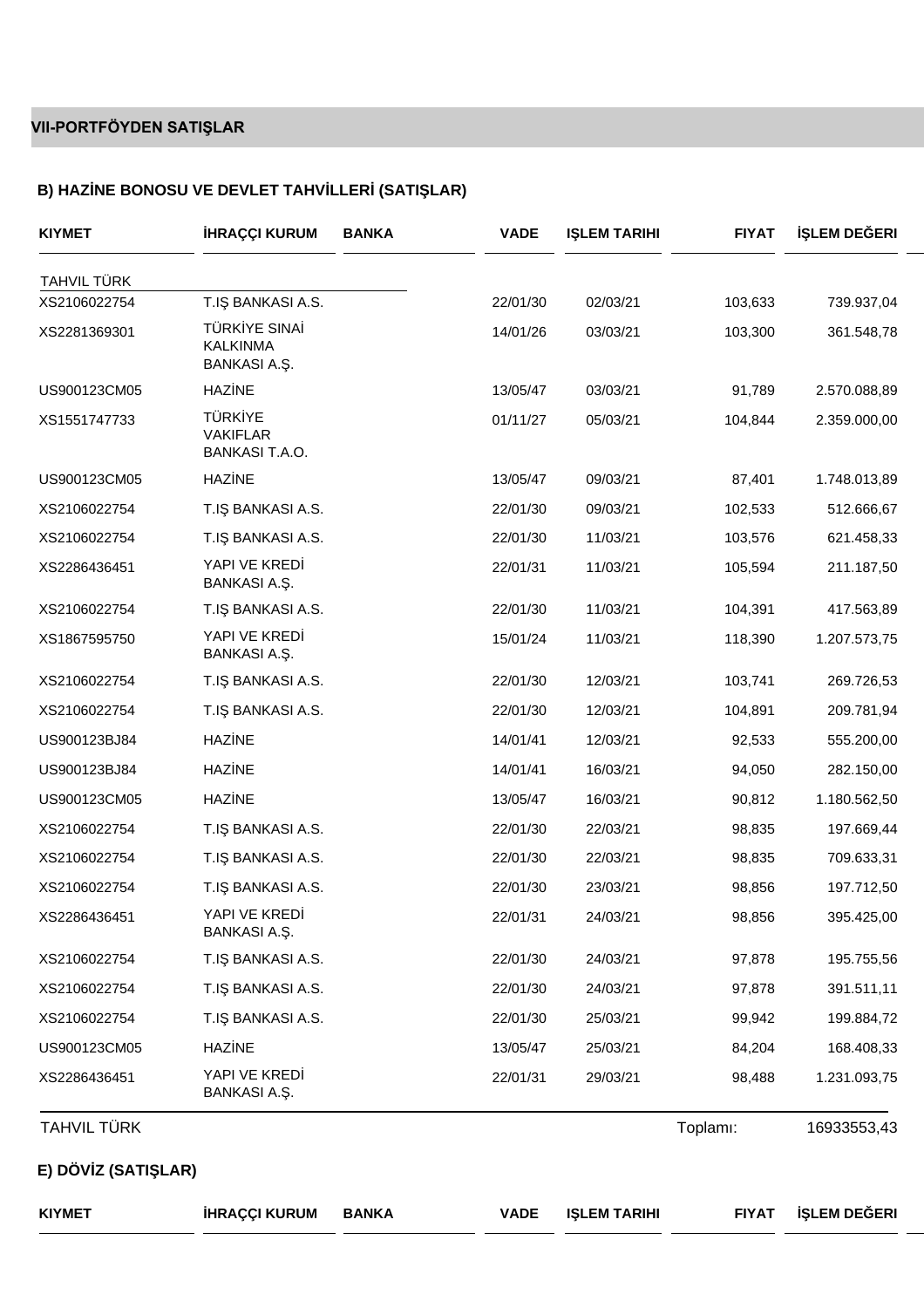| DÖVIZ      |     |          |          |            |
|------------|-----|----------|----------|------------|
| <b>USD</b> | FED | 04/03/21 | 7,470    | 149.400,00 |
| DÖVIZ      |     |          | Toplamı: | 149400,00  |

# **IX-PORTFÖYE ALIŞLAR**

### **B)HAZ NE BONOSU VE DEVLET TAHV LLER (ALI LAR)**

| <b>KIYMET</b>      | <b>HRAÇÇI KURUM</b>        | <b>BANKA</b>   | <b>VADE</b> | <b>I LEM TARIHI</b> | <b>FIYAT</b> | LEM DE ERI   |
|--------------------|----------------------------|----------------|-------------|---------------------|--------------|--------------|
| TAHVIL TÜRK        |                            |                |             |                     |              |              |
| US900123CM05       | HAZ NE                     |                | 13/05/47    | 03/03/21            | 91,901       | 2.573.219,44 |
| US900123CM05       | HAZ NE                     |                | 13/05/47    | 09/03/21            | 87,512       | 1.750.250,00 |
| US900123CM05       | HAZ NE                     |                | 13/05/47    | 12/03/21            | 90,731       | 272.191,67   |
| US900123CG37       | HAZ NE                     |                | 17/02/45    | 12/03/21            | 96,774       | 580.642,08   |
| XS2106022754       | <b>BANKASI A.S.</b><br>T.I |                | 22/01/30    | 16/03/21            | 103,835      | 207.669,44   |
| XS1623796072       | <b>BANKASI A.S.</b><br>T.I |                | 29/06/28    | 16/03/21            | 102,653      | 205.305,56   |
| US900123CM05       | HAZ NE                     |                | 13/05/47    | 16/03/21            | 90,924       | 1.182.015,97 |
| <b>TAHVIL TÜRK</b> |                            |                |             |                     | Toplamı:     | 6771294,16   |
| H) MEVDUAT         |                            |                |             |                     |              |              |
| <b>KIYMET</b>      | <b>HRAÇÇI KURUM</b>        | <b>BANKA</b>   | <b>VADE</b> | <b>I LEM TARIHI</b> | <b>FIYAT</b> | LEM DE ERI   |
| <b>MEVDUAT</b>     |                            |                |             |                     |              |              |
|                    |                            | DEN ZBANK A. . | 02/03/21    | 01/03/21            |              | 2.102.862,85 |
|                    |                            | DEN ZBANK A. . | 03/03/21    | 02/03/21            |              | 2.102.874,37 |
|                    |                            | DEN ZBANK A. . | 04/03/21    | 03/03/21            |              | 2.268.052,31 |
|                    |                            |                |             |                     |              |              |

| <b>KIYMET</b>  | <b>HRAÇÇI KURUM</b> | <b>BANKA</b>            | <b>VADE</b> | <b>I LEM TARIHI</b> | <b>FIYAT</b> | LEM DE ERI    |
|----------------|---------------------|-------------------------|-------------|---------------------|--------------|---------------|
| <b>MEVDUAT</b> |                     |                         |             |                     |              |               |
|                |                     | DEN ZBANK A.            | 02/03/21    | 01/03/21            |              | 2.102.862,85  |
|                |                     | DEN ZBANK A. .          | 03/03/21    | 02/03/21            |              | 2.102.874,37  |
|                |                     | DEN ZBANK A. .          | 04/03/21    | 03/03/21            |              | 2.268.052,31  |
|                |                     | DEN ZBANK A. .          | 05/03/21    | 04/03/21            |              | 2.248.064,74  |
|                |                     | DEN ZBANK A             | 08/03/21    | 05/03/21            |              | 2.248.077,06  |
|                |                     | DEN ZBANK A. .          | 09/03/21    | 08/03/21            |              | 42.000,00     |
|                |                     | DEN ZBANK A. .          | 09/03/21    | 08/03/21            |              | 2.320.614,01  |
|                |                     | DEN ZBANK A.            | 10/03/21    | 09/03/21            |              | 4.679.626,73  |
|                |                     | DEN ZBANK A. .          | 10/03/21    | 09/03/21            |              | 31.000,00     |
|                |                     | DEN ZBANK A. .          | 11/03/21    | 10/03/21            |              | 2.910.912,99  |
|                |                     | DEN ZBANK A. .          | 11/03/21    | 10/03/21            |              | 32.000,00     |
|                |                     | T. HALK BANKASI<br>A. . | 30/03/21    | 10/03/21            |              | 15.270.657,53 |
|                |                     | DEN ZBANK A. .          | 12/03/21    | 11/03/21            |              | 2.910.928,94  |
|                |                     | DEN ZBANK A. .          | 12/03/21    | 11/03/21            |              | 26.000,00     |
|                |                     | DEN ZBANK A. .          | 15/03/21    | 12/03/21            |              | 3.743.590,72  |
|                |                     | DEN ZBANK A.            | 15/03/21    | 12/03/21            |              | 26.000,00     |
|                |                     | DEN ZBANK A. .          | 16/03/21    | 15/03/21            |              | 4.368.532,95  |
|                |                     | DEN ZBANK A. .          | 16/03/21    | 15/03/21            |              | 26.000,00     |